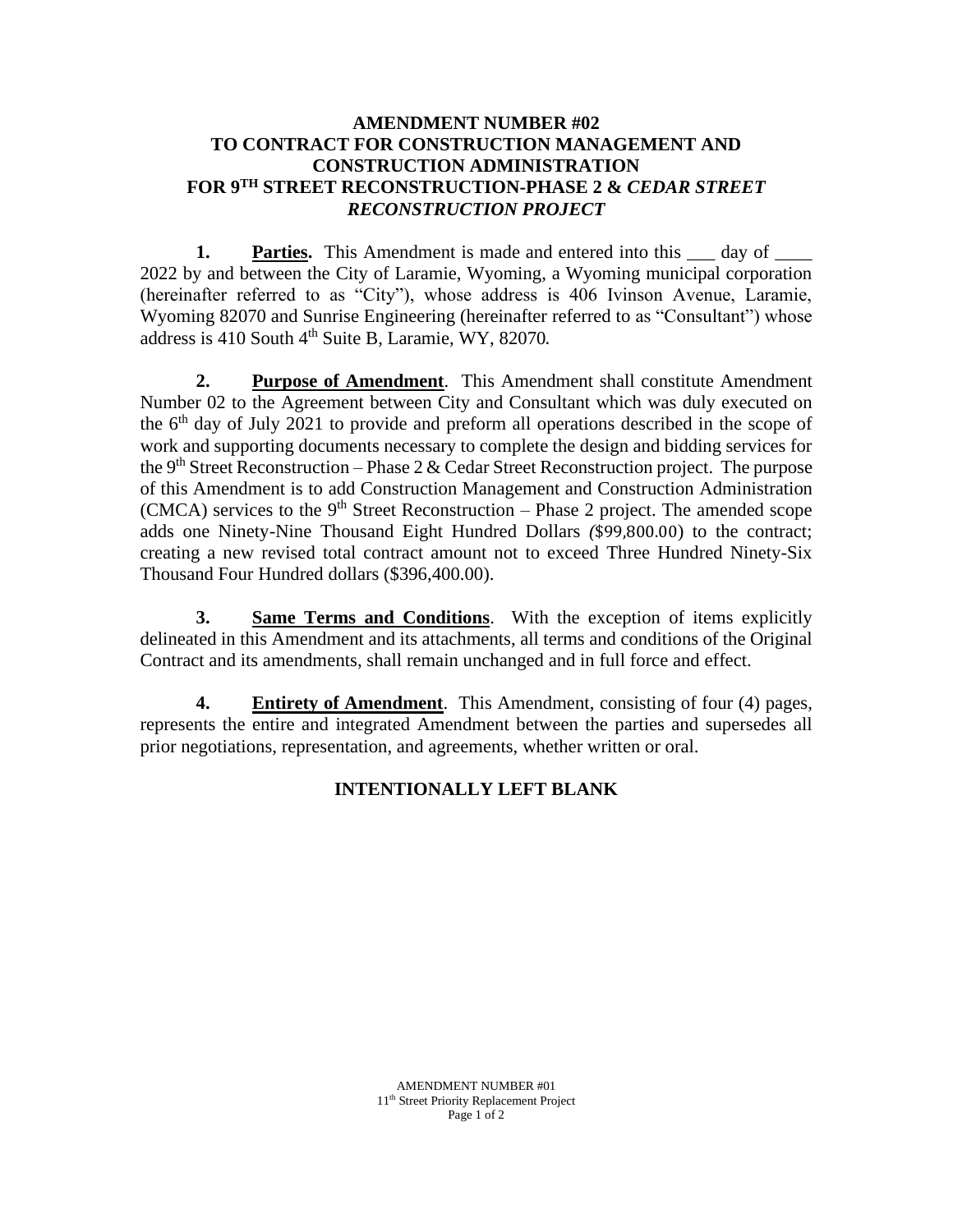IN WITNESS WHEREOF, the City of Laramie Public Works Department has caused this amendment to be signed and executed in its behalf by the Public Works Director, and duly attested by the Consultant who has signed and executed this Agreement, the day and year first written above.

CITY OF LARAMIE, WYOMING:

By: Paul Weaver, Mayor and President of the City Council

Attest: Nancy Bartholomew, CMC City Clerk

### **CONSULTANT:**

**Sunrise Engineering**

By:\_\_\_\_\_\_\_\_\_\_\_\_\_\_\_\_\_\_\_\_\_\_\_\_\_\_\_\_\_ Witness \_\_\_\_\_\_\_\_\_\_\_\_\_\_\_\_\_\_\_\_\_\_\_\_

AMENDMENT NUMBER #01 11th Street Priority Replacement Project Page 2 of 2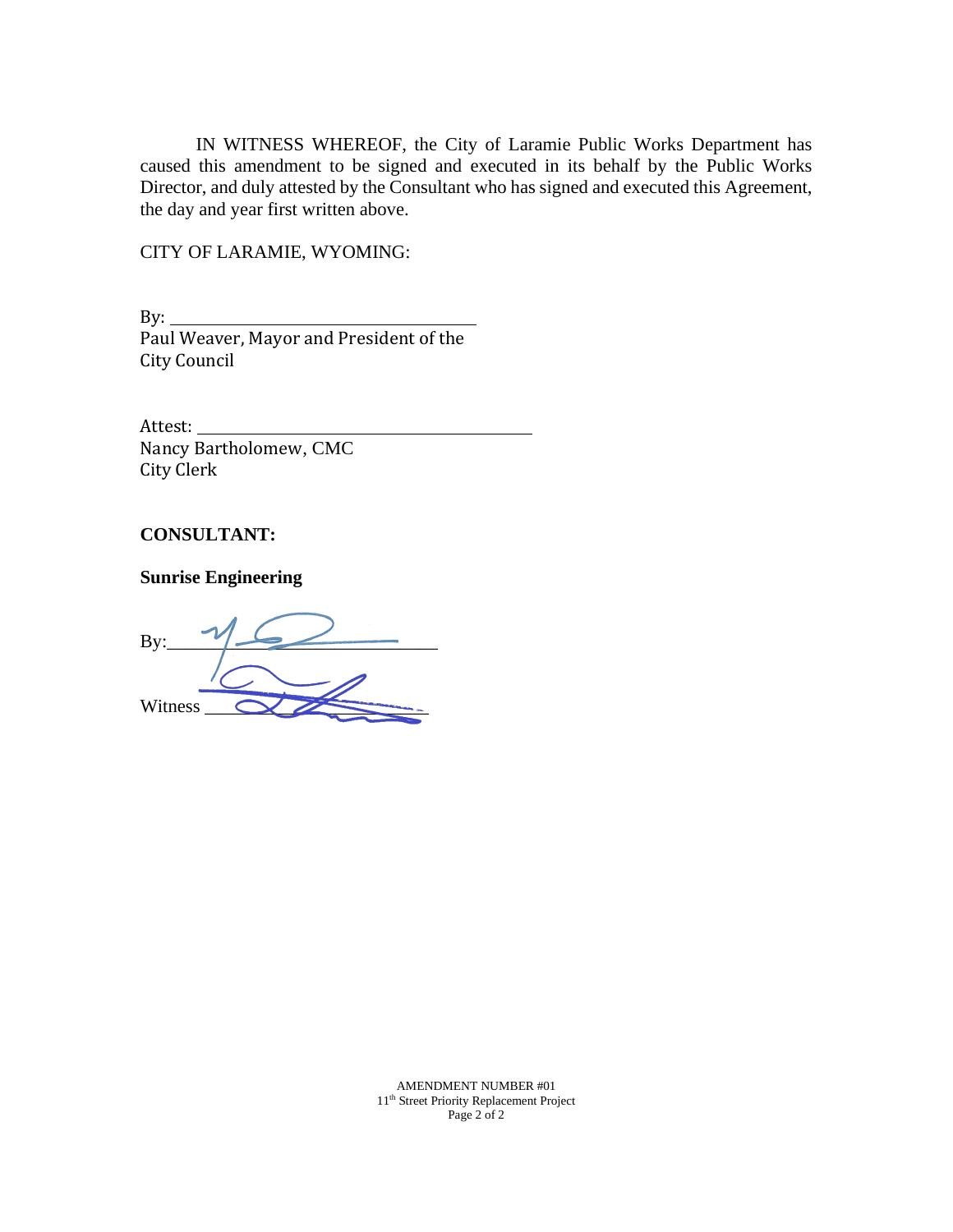| 9TH STREET RECONSTRUCTION - CMCA          |             |                                                                                                             |  |  |  |  |  |
|-------------------------------------------|-------------|-------------------------------------------------------------------------------------------------------------|--|--|--|--|--|
| <b>CITY OF LARAMIE</b>                    |             |                                                                                                             |  |  |  |  |  |
| <b>ENGINEER'S FEE PROPOSAL</b>            |             |                                                                                                             |  |  |  |  |  |
| Based on a construction period of 80 days |             |                                                                                                             |  |  |  |  |  |
| <b>Description</b>                        | Cost        | <b>Comments</b>                                                                                             |  |  |  |  |  |
| <b>CONSTRUCTION ADMINISTRATION</b>        |             | Budget below based on 11 weeks of construction(80 calendar days)                                            |  |  |  |  |  |
| TASK 1 - ADMIN                            | \$16,000.00 | Engineer III at 7 hours per week = 77 hours. Admin assistant 2 hours per<br>week = $22$ hours               |  |  |  |  |  |
| <b>TASK 2 - MEETINGS</b>                  | \$9,800.00  | Braeden, TJ, and Observer 2 hours per week.                                                                 |  |  |  |  |  |
| <b>TASK 3 - SUBMITTAL REVIEW</b>          | \$6,900.00  | EIT II at 24 hours, Engineer III at 16 hours, Principal Engineer at 4 hours.                                |  |  |  |  |  |
| TASK 4 - PRE-CONSTRUCTION MEETING / DOCS  | \$1,800.00  | Braeden, TJ, and Observer at 4 hours.                                                                       |  |  |  |  |  |
| <b>TASK 5 - OBSERVATION</b>               | \$59,000.00 | Construction Observer II, 40 hours per week, 11 weeks = 440.<br>Braeden and TJ overseeing 3 hours per week. |  |  |  |  |  |
| TASK 5A - REIMBURSABLES (FIELD VEHICLE)   | \$3,500.00  | 55 working days (11 weeks, 5 days per week)                                                                 |  |  |  |  |  |
| TASK 6 - CONTRACT RECORD DRAWINGS         | \$2,800.00  | EIT II at 16 hours, Engineer III at 4 hours                                                                 |  |  |  |  |  |
| PROPOSED TOTAL<br>99,800.00               |             | T&M                                                                                                         |  |  |  |  |  |